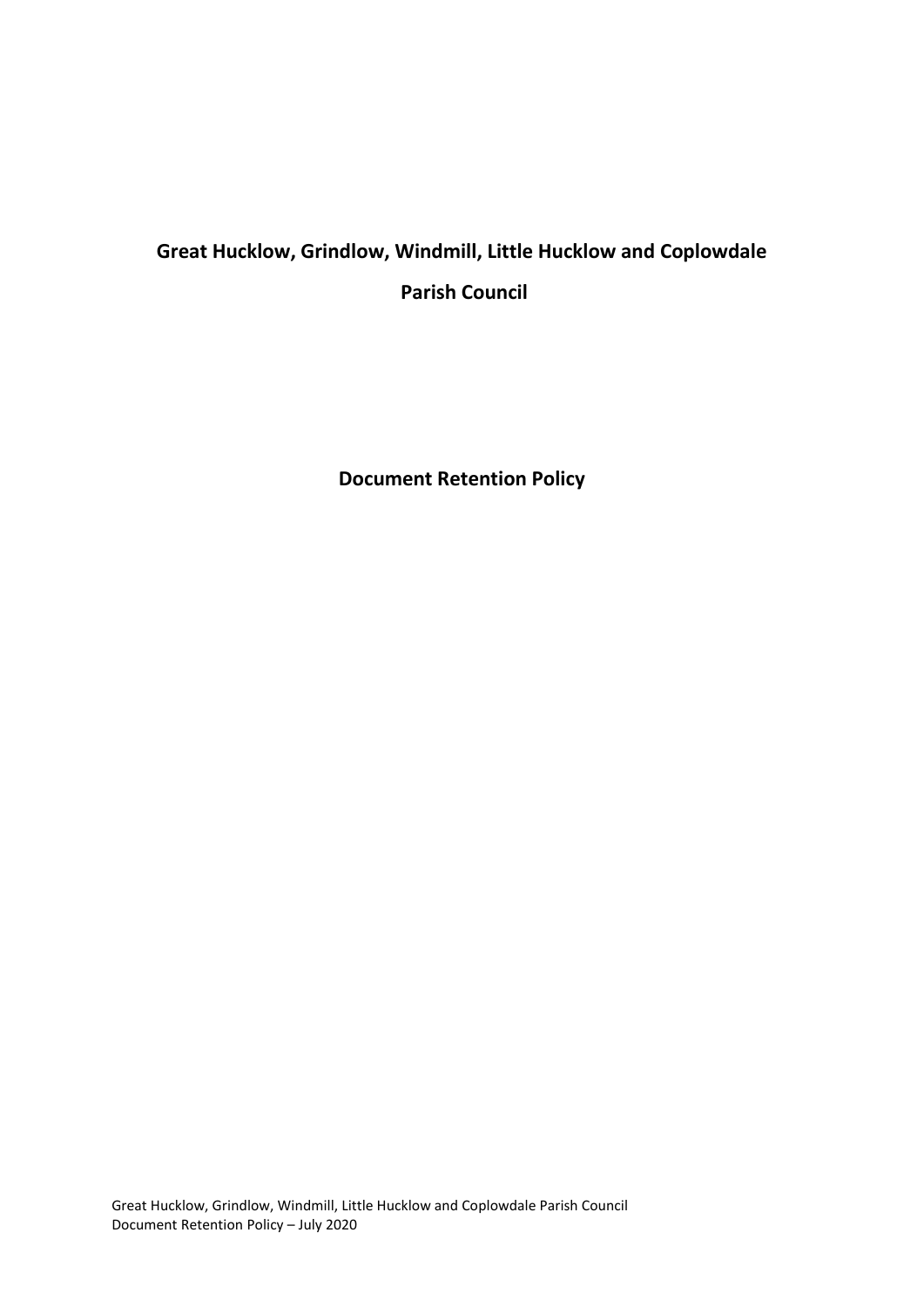# **Great Hucklow, Grindlow, Windmill, Little Hucklow and Coplowdale Parish Council Document Retention Policy**

# **Introduction**

Great Hucklow, Grindlow, Windmill, Little Hucklow and Coplowdale Parish Council (The Council) acknowledges the importance of keeping documents for audit purposes and to be open to inspection by the public under the Freedom of Information Act.

The Council also acknowledges the need to reduce the amount of paper and documents retained and stored due to the lack of archive space. The Council has adopted this Policy to clarify what documents shall be retained and when documents can be disposed of and this policy will be reviewed on a regular basis.

# **1 Document Disposal**

Documents will be disposed of as follows: -

- All documents to be disposed of shall be recycled where possible.
- All documents containing Personal Information (as defined by the Data Protection Act) or other information that in the opinion of the Clerk may compromise the business of the Council shall be shredded before disposal.

### **2 Document Retention**

Documents will be retained as follows: -

- The Retention Periods in Schedule 1 shall be adhered to when considering whether to dispose of a document.
- All archived files shall be marked with a disposal date in accordance with this Policy.

### **3 Document Archiving**

- All files/documents shall be archived at the end of each financial year or as and when deemed appropriate.
- The archived file shall be free of all duplicate information and documents provided under the Data Protection Act. These documents shall be disposed of.
- The archived file shall be clearly marked with its name and contents and a disposal date (if appropriate) in accordance with this Policy.
- The archived file shall then be archived.
- The Clerk shall review the archived files from time to time and dispose of any that can be disposed of under this Policy.
- Documents that cannot be disposed of or in the opinion of the Clerk are of Parish interest shall be sent to Derbyshire County Council Records Office for archiving.

Great Hucklow, Grindlow, Windmill, Little Hucklow and Coplowdale Parish Council Document Retention Policy – July 2020